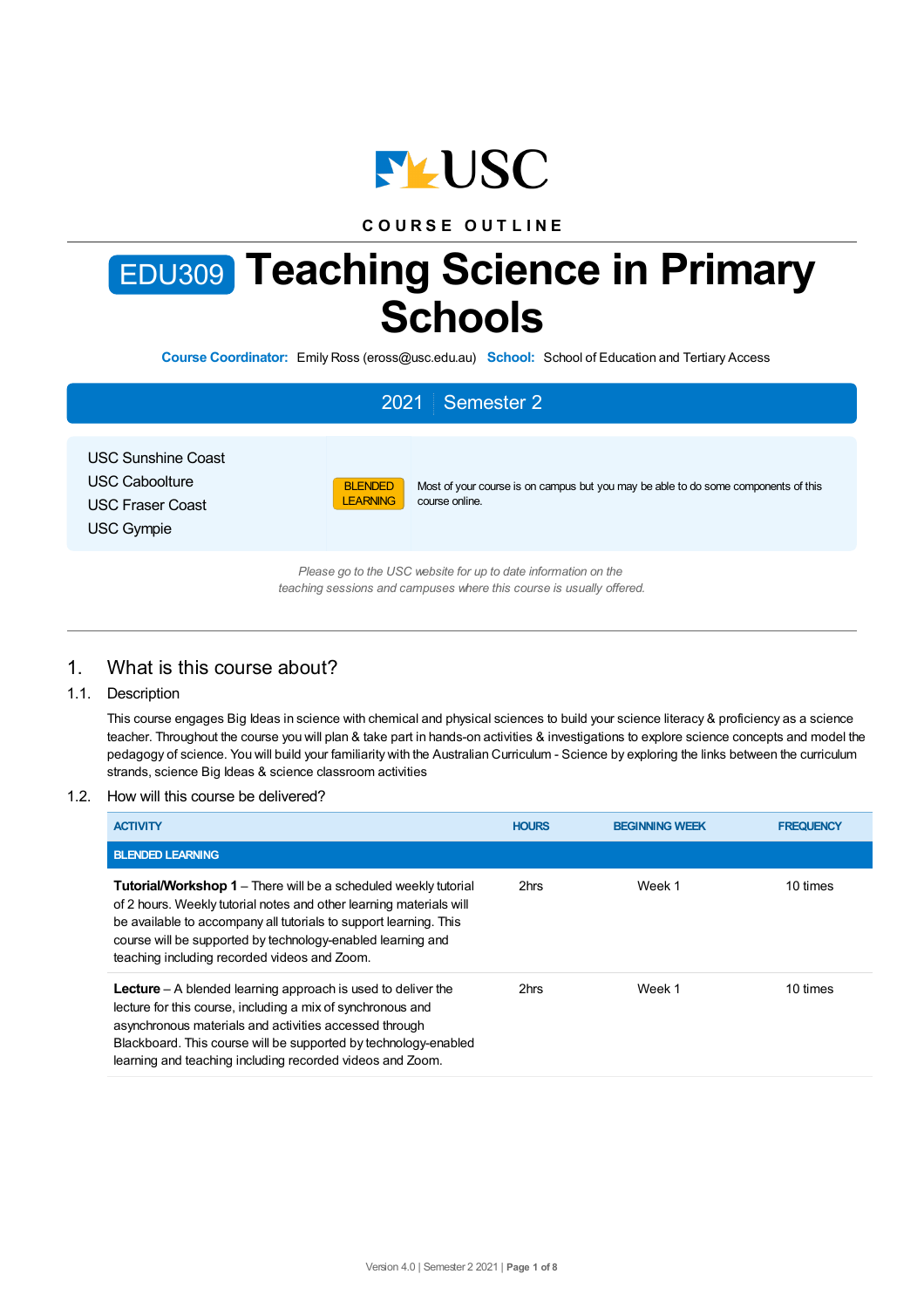#### 1.3. Course Topics

- Understand and apply 'big ideas', including the particle model for matter, energy and forces, and the Nature of Science
- Australian Curriculum: Science the 'Science Understanding' strand, 'Science Inquiry Skills' strand and 'Science as a Human Endeavour' strand
- Science pedagogies and managing a science classroom: student engagement, learning by inquiry, active learning, context, argumentation, representations
- Engage with technologies to enhance science education
- How science literacy links with the general capabilities of literacy and numeracy
- Apply safety and ethics to practice

## 2. What level is this course?

#### 300 Level (Graduate)

Demonstrating coherence and breadth or depth of knowledge and skills. Independent application of knowledge and skills in unfamiliar contexts. Meeting professional requirements and AQF descriptors for the degree. May require pre-requisites where discipline specific introductory or developing knowledge or skills is necessary. Normally undertaken in the third or fourth full-time study year of an undergraduate program.

# 3. What is the unit value of this course?

12 units

# 4. How does this course contribute to my learning?

|                                                                   | <b>COURSE LEARNING OUTCOMES</b>                                                                                                                                                                                                                 | <b>GRADUATE QUALITIES MAPPING</b>                                      | <b>PROFESSIONAL STANDARD MAPPING</b>                                                                                                                                                                                                                                                                                                                                                                                                                                                                                                                                            |
|-------------------------------------------------------------------|-------------------------------------------------------------------------------------------------------------------------------------------------------------------------------------------------------------------------------------------------|------------------------------------------------------------------------|---------------------------------------------------------------------------------------------------------------------------------------------------------------------------------------------------------------------------------------------------------------------------------------------------------------------------------------------------------------------------------------------------------------------------------------------------------------------------------------------------------------------------------------------------------------------------------|
| On successful completion of this course, you<br>should be able to |                                                                                                                                                                                                                                                 | Completing these tasks successfully will<br>contribute to you becoming | Australian Institute for Teaching and School<br>Leadership                                                                                                                                                                                                                                                                                                                                                                                                                                                                                                                      |
| $\blacktriangleleft$                                              | Build strong personal science literacy<br>and engage with Big Ideas in science in<br>a range of learning and investigative<br>contexts. Develop skills for promoting<br>scientific literacy and integration of<br>literacy and numeracy skills. | Knowledgeable<br>Creative and critical thinker                         | 2 - Know the content and how to teach it<br>2.1 - Content and teaching strategies of<br>the teaching area<br>3.2 - Plan, structure and sequence<br>learning programs<br>3.3 - Use teaching strategies<br>3.4 - Select and use resources                                                                                                                                                                                                                                                                                                                                         |
| $\mathbf{2}$                                                      | Evaluate links between science content,<br>the Australian Curriculum - Science<br>(ACS), literacy and numeracy<br>capabilities, and learning theory and<br>teaching strategies that contribute to<br>planning science education activities.     | Knowledgeable<br>Empowered                                             | 1.2 - Understand how students learn<br>2 - Know the content and how to teach it<br>2.1 - Content and teaching strategies of<br>the teaching area<br>2.2 - Content selection and organisation<br>2.5 - Literacy and numeracy strategies<br>3 - Plan for and implement effective<br>teaching and learning<br>3.2 - Plan, structure and sequence<br>learning programs<br>3.3 - Use teaching strategies<br>3.4 - Select and use resources<br>4 - Create and maintain supportive and<br>safe learning environments<br>4.4 - Maintain student safety<br>5.1 - Assess student learning |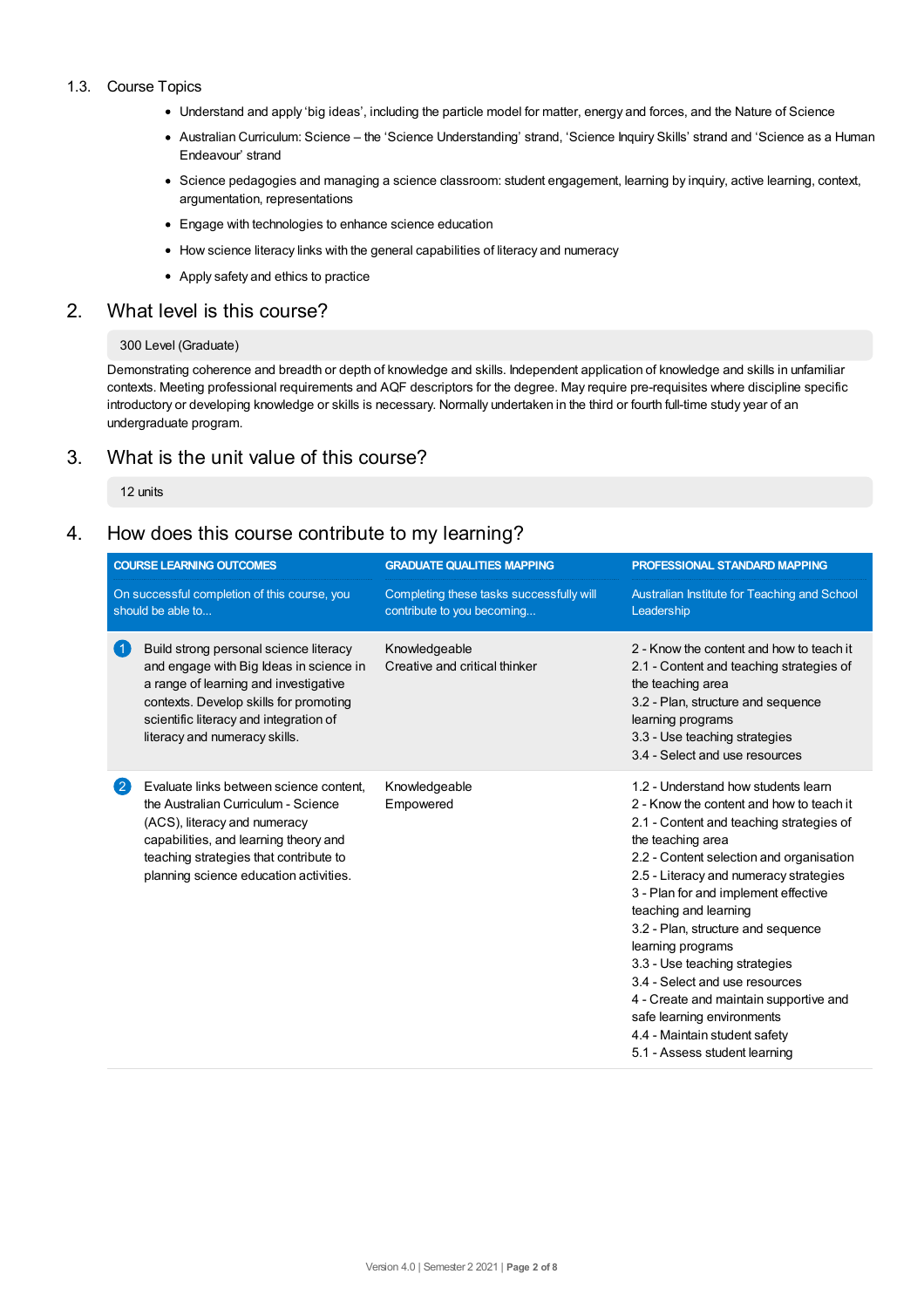|                   | <b>COURSE LEARNING OUTCOMES</b>                                                                                                                                                                                                                                                                                                           | <b>GRADUATE QUALITIES MAPPING</b>                                      | PROFESSIONAL STANDARD MAPPING                                                                                                                                                                                                                                                                                                                                                                                                                                                                                                                                                                                                                                                                                                                                                                                                       |
|-------------------|-------------------------------------------------------------------------------------------------------------------------------------------------------------------------------------------------------------------------------------------------------------------------------------------------------------------------------------------|------------------------------------------------------------------------|-------------------------------------------------------------------------------------------------------------------------------------------------------------------------------------------------------------------------------------------------------------------------------------------------------------------------------------------------------------------------------------------------------------------------------------------------------------------------------------------------------------------------------------------------------------------------------------------------------------------------------------------------------------------------------------------------------------------------------------------------------------------------------------------------------------------------------------|
|                   | On successful completion of this course, you<br>should be able to                                                                                                                                                                                                                                                                         | Completing these tasks successfully will<br>contribute to you becoming | Australian Institute for Teaching and School<br>Leadership                                                                                                                                                                                                                                                                                                                                                                                                                                                                                                                                                                                                                                                                                                                                                                          |
| $\lceil 3 \rceil$ | Apply innovative and adaptive science<br>education design, including use of<br>resources, including ICT, ethics and risk<br>management protocols, application of<br>literacy and numeracy strategies to<br>promote scientific literacy, to plan<br>science activities and events that<br>facilitate student engagement and<br>achievement | Creative and critical thinker<br>Empowered                             | 2 - Know the content and how to teach it<br>2.1 - Content and teaching strategies of<br>the teaching area<br>2.2 - Content selection and organisation<br>2.5 - Literacy and numeracy strategies<br>2.6 - Information and Communication<br>Technology (ICT)<br>3 - Plan for and implement effective<br>teaching and learning<br>3.2 - Plan, structure and sequence<br>learning programs<br>3.3 - Use teaching strategies<br>3.4 - Select and use resources<br>4 - Create and maintain supportive and<br>safe learning environments<br>4.4 - Maintain student safety<br>4.5 - Use ICT safely, responsibly and<br>ethically<br>6.2 - Engage in professional learning and<br>improve practice<br>6.3 - Engage with colleagues and improve<br>practice<br>7 - Engage professionally with colleagues,<br>parents/carers and the community |
| $\vert 4 \vert$   | Develop competency incorporating<br>design technologies approaches to<br>support your science teaching, further<br>learning and professional advancement.<br>Explore literacy and numeracy strategies<br>to promote scientific literacy.                                                                                                  | Engaged<br>Sustainability-focussed                                     | 2.5 - Literacy and numeracy strategies<br>2.6 - Information and Communication<br>Technology (ICT)<br>4.5 - Use ICT safely, responsibly and<br>ethically<br>6.2 - Engage in professional learning and<br>improve practice<br>6.3 - Engage with colleagues and improve<br>practice<br>6.4 - Apply professional learning and<br>improve student learning<br>7.1 - Meet professional ethics and<br>responsibilities                                                                                                                                                                                                                                                                                                                                                                                                                     |

# 5. Am Ieligible to enrol in this course?

Refer to the USC [Glossary](https://www.usc.edu.au/about/policies-and-procedures/glossary-of-terms-for-policy-and-procedures) of terms for definitions of "pre-requisites, co-requisites and anti-requisites".

5.1. Pre-requisites

Enrolled in Program ED303, ED304 or ED306

5.2. Co-requisites

Not applicable

# 5.3. Anti-requisites

Not applicable

5.4. Specific assumed prior knowledge and skills (where applicable)

ED304 students (Bachelor of Primary Education) will have successfully completed minimum of 12 Education Courses, not including school placement courses.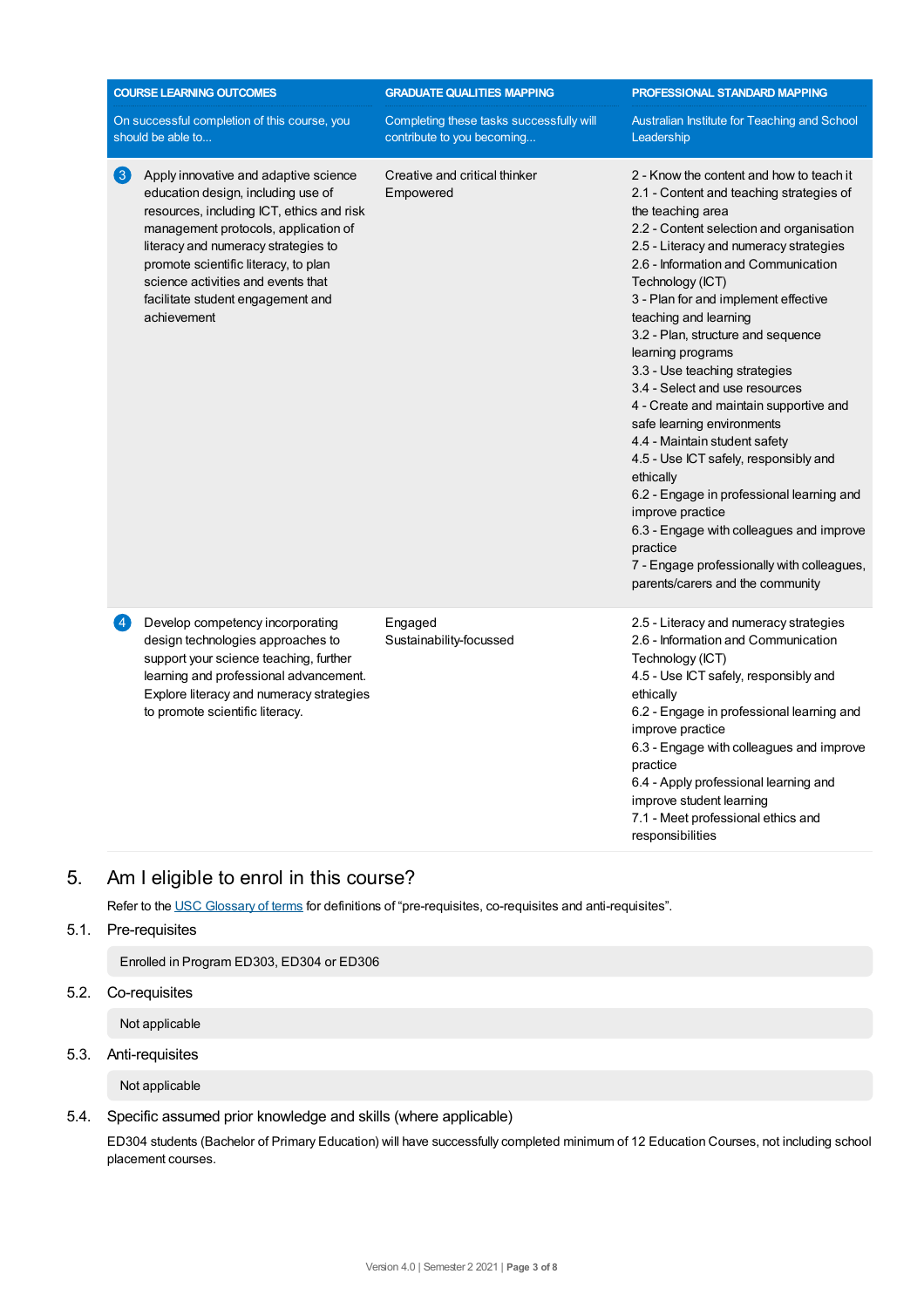# 6. How am Igoing to be assessed?

# 6.1. Grading Scale

## Standard Grading (GRD)

High Distinction (HD), Distinction (DN), Credit (CR), Pass (PS), Fail (FL).

## 6.2. Details of early feedback on progress

Early feedback is provided as part of task 1a and 2a. The expectations of the course assessment will become very clear through participation in collaborative activities that emulate the nature of the assessment in the course.

## 6.3. Assessment tasks

| <b>DELIVERY</b><br><b>MODE</b> | <b>TASK</b><br>NO. | <b>ASSESSMENT</b><br><b>PRODUCT</b> | <b>INDIVIDUAL</b><br><b>OR GROUP</b> | <b>WEIGHTING</b><br>$\frac{9}{6}$ | <b>WHAT IS THE</b><br><b>DURATION /</b><br>LENGTH?                | <b>WHEN SHOULD I</b><br>SUBMIT? | <b>WHERE SHOULD I</b><br><b>SUBMIT IT?</b>                                      |
|--------------------------------|--------------------|-------------------------------------|--------------------------------------|-----------------------------------|-------------------------------------------------------------------|---------------------------------|---------------------------------------------------------------------------------|
| All                            | 1a                 | Quiz/zes                            | Individual                           | 15%                               | 30 minutes                                                        | Week 4                          | In Class                                                                        |
| All                            | 1 <sub>b</sub>     | Activity<br>Participation           | Individual                           | 35%                               | Tutorial<br>activity and<br>completed<br>template. See<br>format. | Week 6                          | <b>Online Assignment</b><br>Submission with<br>plagiarism check and<br>in class |
| All                            | 2a                 | Activity<br>Participation           | Individual                           | 15%                               | 30 minutes                                                        | Week 9                          | In Class                                                                        |
| All                            | 2 <sub>b</sub>     | Activity<br>Participation           | Individual                           | 35%                               | 15-30 second<br>video in<br>tutorial and<br>completed<br>template | Week 11                         | Online Assignment<br>Submission with<br>plagiarism check and<br>in class        |

## **All - Assessment Task 1a:** Chemical Science Quiz

| <b>GOAL:</b>     | The goal of this task is to demonstrate science content knowledge and curriculum understanding aligned with the<br>Australian Curriculum: Sciencefor primary school teachers. |                                                                                       |                                     |  |  |
|------------------|-------------------------------------------------------------------------------------------------------------------------------------------------------------------------------|---------------------------------------------------------------------------------------|-------------------------------------|--|--|
| <b>PRODUCT:</b>  | Quiz/zes                                                                                                                                                                      |                                                                                       |                                     |  |  |
| <b>FORMAT:</b>   | Online Quiz, closed book, multiple choice and short answer                                                                                                                    |                                                                                       |                                     |  |  |
| <b>CRITERIA:</b> | No.                                                                                                                                                                           |                                                                                       | <b>Learning Outcome</b><br>assessed |  |  |
|                  |                                                                                                                                                                               | Understanding Big Ideas in chemical science and applying them to a range of contexts. | $^{\circ}$ 1                        |  |  |
|                  | 2                                                                                                                                                                             | Understanding the Australian Curriculum: Science.                                     |                                     |  |  |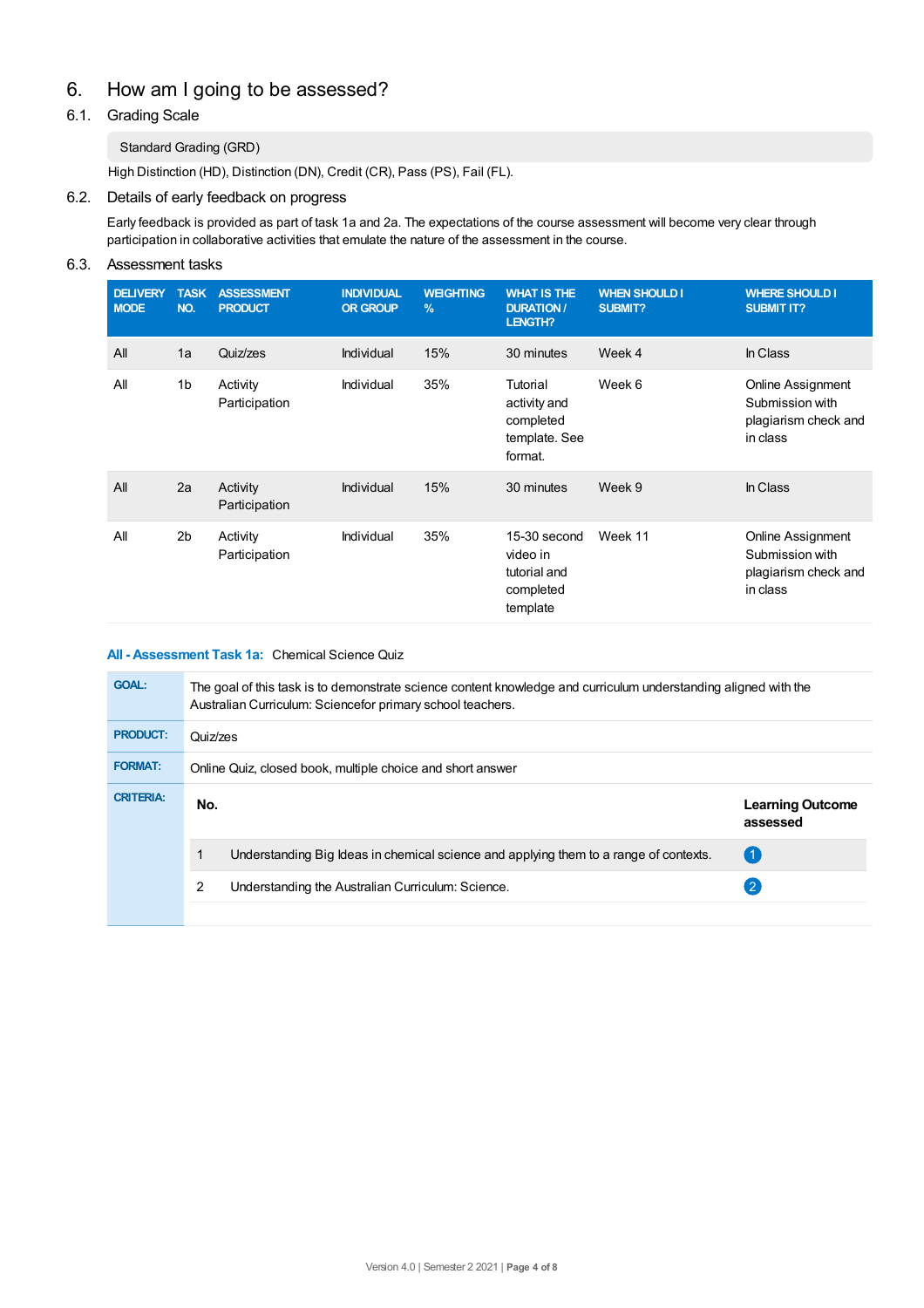# **All - Assessment Task 1b:** Chemical Science Investigation

| <b>GOAL:</b>     | The goal of this task is to demonstrate understanding of Chemical Science through the design, trial and production of a<br>scientific investigation project.                                                                                                                                                                                                                                                                                                                                                                                                                                                                                                                                                                                                                                                                                                                                                                                                                                                                                                                                                                                                                                                                                                                                                                                                                                                                                                                                                                                                                                                                                                                                                                                                                                                                                                                                                                                                                                                                                                                                                                                                                                                                            |                                     |  |  |
|------------------|-----------------------------------------------------------------------------------------------------------------------------------------------------------------------------------------------------------------------------------------------------------------------------------------------------------------------------------------------------------------------------------------------------------------------------------------------------------------------------------------------------------------------------------------------------------------------------------------------------------------------------------------------------------------------------------------------------------------------------------------------------------------------------------------------------------------------------------------------------------------------------------------------------------------------------------------------------------------------------------------------------------------------------------------------------------------------------------------------------------------------------------------------------------------------------------------------------------------------------------------------------------------------------------------------------------------------------------------------------------------------------------------------------------------------------------------------------------------------------------------------------------------------------------------------------------------------------------------------------------------------------------------------------------------------------------------------------------------------------------------------------------------------------------------------------------------------------------------------------------------------------------------------------------------------------------------------------------------------------------------------------------------------------------------------------------------------------------------------------------------------------------------------------------------------------------------------------------------------------------------|-------------------------------------|--|--|
| <b>PRODUCT:</b>  | <b>Activity Participation</b>                                                                                                                                                                                                                                                                                                                                                                                                                                                                                                                                                                                                                                                                                                                                                                                                                                                                                                                                                                                                                                                                                                                                                                                                                                                                                                                                                                                                                                                                                                                                                                                                                                                                                                                                                                                                                                                                                                                                                                                                                                                                                                                                                                                                           |                                     |  |  |
| <b>FORMAT:</b>   | Contemporary science teaching and learning develops students' ability to follow an inquiry approach by creating and<br>completing investigations in science. This course will teach you how to create an investigation suitable for primary aged<br>students then allow you time to complete the investigations yourself to deepen your personal understanding of inquiry<br>through investigations. There are two parts to this investigation assignment.<br>Part A. (week 5 tutorial) Working in a small group in tutorial (just as students would in a classroom), you will design and<br>trial a predetermined investigation that explores a significant element of the Australian Curriculum: Science (Chemical<br>Science), for Mid-Upper Primary students. Materials will be provided in tutorial. Your investigation plan will be cultivated<br>over several lessons.<br>Part B. (Individual component) Your final product will require consolidation of the science concepts learnt in the previous<br>weeks and only minimal research into the topic of the investigation. It will be an individual submission and will include your<br>investigation task sheet located on Blackboard with curriculum links, a risk management evaluation, explanation of the<br>science for primary teachers, graphs and data tables relevant to the investigation. (In essence, this is similar to planning<br>for teaching and learning in science through investigations for primary students.) Your written explanations must be your<br>own and should not be in collaboration with peers. Submit Week 6.<br>You will need to: • Plan and evaluate a science investigation including ethical and risk management protocols to address<br>a stated aim. • Identify the year level(s) and curriculum components that are most suitable for the investigation (3-8).<br>Remember to consider developmental appropriateness. • Demonstrate knowledge and understanding of the concepts,<br>substance and methods • Demonstrate how to link literacy and numeracy strategies to the investigation process for the<br>promotion of scientific literacy. • Demonstrate a knowledge of a range of resources including ICT, when applicable, to |                                     |  |  |
|                  | engage students • Demonstrate collaborative planning and shared workload in the group section. • Demonstrate your own<br>thinking and understanding in the individual response sections.                                                                                                                                                                                                                                                                                                                                                                                                                                                                                                                                                                                                                                                                                                                                                                                                                                                                                                                                                                                                                                                                                                                                                                                                                                                                                                                                                                                                                                                                                                                                                                                                                                                                                                                                                                                                                                                                                                                                                                                                                                                |                                     |  |  |
| <b>CRITERIA:</b> | No.                                                                                                                                                                                                                                                                                                                                                                                                                                                                                                                                                                                                                                                                                                                                                                                                                                                                                                                                                                                                                                                                                                                                                                                                                                                                                                                                                                                                                                                                                                                                                                                                                                                                                                                                                                                                                                                                                                                                                                                                                                                                                                                                                                                                                                     | <b>Learning Outcome</b><br>assessed |  |  |
|                  | $\mathbf 1$<br>Demonstrate knowledge and understanding of the Australian curriculum: Science content,<br>human Endeavour and Inquiry skills.                                                                                                                                                                                                                                                                                                                                                                                                                                                                                                                                                                                                                                                                                                                                                                                                                                                                                                                                                                                                                                                                                                                                                                                                                                                                                                                                                                                                                                                                                                                                                                                                                                                                                                                                                                                                                                                                                                                                                                                                                                                                                            | 00                                  |  |  |
|                  | 2<br>Apply knowledge and understanding of science ethics and safety with materials.                                                                                                                                                                                                                                                                                                                                                                                                                                                                                                                                                                                                                                                                                                                                                                                                                                                                                                                                                                                                                                                                                                                                                                                                                                                                                                                                                                                                                                                                                                                                                                                                                                                                                                                                                                                                                                                                                                                                                                                                                                                                                                                                                     | 3                                   |  |  |
|                  | 3<br>Design of an investigation and synthesis of the Science content learning outcomes.                                                                                                                                                                                                                                                                                                                                                                                                                                                                                                                                                                                                                                                                                                                                                                                                                                                                                                                                                                                                                                                                                                                                                                                                                                                                                                                                                                                                                                                                                                                                                                                                                                                                                                                                                                                                                                                                                                                                                                                                                                                                                                                                                 | 60                                  |  |  |
|                  | Written communication skills and academic literacies including English expression<br>4<br>grammar, spelling, punctuation, APA referencing conventions.                                                                                                                                                                                                                                                                                                                                                                                                                                                                                                                                                                                                                                                                                                                                                                                                                                                                                                                                                                                                                                                                                                                                                                                                                                                                                                                                                                                                                                                                                                                                                                                                                                                                                                                                                                                                                                                                                                                                                                                                                                                                                  | $\vert$ 1                           |  |  |
|                  |                                                                                                                                                                                                                                                                                                                                                                                                                                                                                                                                                                                                                                                                                                                                                                                                                                                                                                                                                                                                                                                                                                                                                                                                                                                                                                                                                                                                                                                                                                                                                                                                                                                                                                                                                                                                                                                                                                                                                                                                                                                                                                                                                                                                                                         |                                     |  |  |

## **All - Assessment Task 2a:** Physical Science Quiz

| <b>GOAL:</b>     | The goal of this task is to demonstrate science content knowledge and curriculum understanding aligned with the<br>Australian Curriculum: Sciencefor primary school teachers. |                                     |  |  |  |
|------------------|-------------------------------------------------------------------------------------------------------------------------------------------------------------------------------|-------------------------------------|--|--|--|
| <b>PRODUCT:</b>  | <b>Activity Participation</b>                                                                                                                                                 |                                     |  |  |  |
| <b>FORMAT:</b>   | Online Quiz, closed book, multiple choice and short answer                                                                                                                    |                                     |  |  |  |
| <b>CRITERIA:</b> | No.                                                                                                                                                                           | <b>Learning Outcome</b><br>assessed |  |  |  |
|                  | Understanding Big Ideas in physical science and applying them to a range of contexts.                                                                                         | (2)                                 |  |  |  |
|                  | 2<br>Understanding the Australian Curriculum: Science.                                                                                                                        |                                     |  |  |  |
|                  |                                                                                                                                                                               |                                     |  |  |  |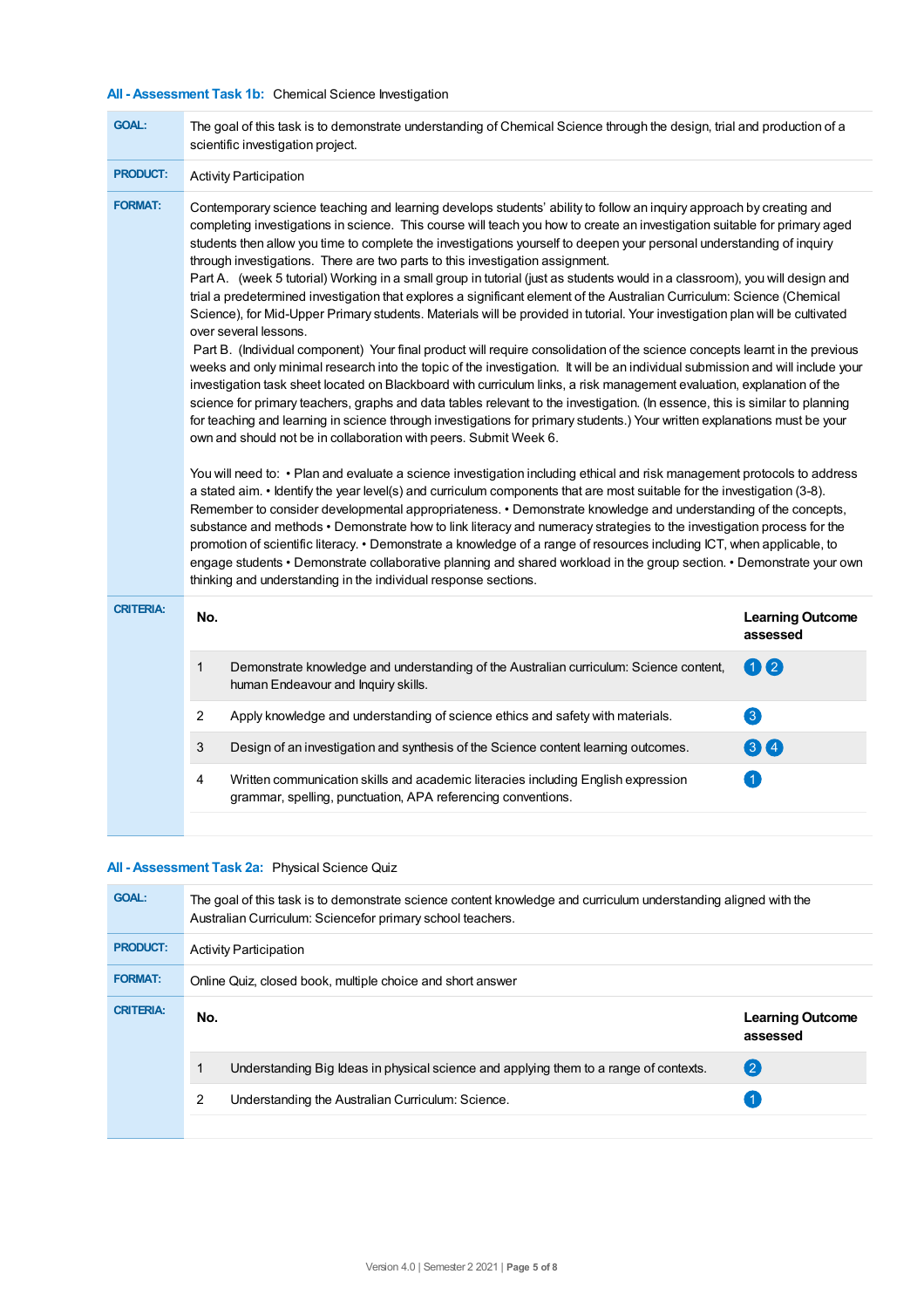#### **All - Assessment Task 2b:** Physical Science Investigation

| <b>GOAL:</b>     | The goal of this task is to demonstrate understanding of Physical Science through the design, trial, and production of a<br>scientific investigation project                                                                                                                                                                                                                                                                                                                                                                                                                                                                                                                                                                                                               |                                     |  |  |  |
|------------------|----------------------------------------------------------------------------------------------------------------------------------------------------------------------------------------------------------------------------------------------------------------------------------------------------------------------------------------------------------------------------------------------------------------------------------------------------------------------------------------------------------------------------------------------------------------------------------------------------------------------------------------------------------------------------------------------------------------------------------------------------------------------------|-------------------------------------|--|--|--|
| <b>PRODUCT:</b>  | <b>Activity Participation</b>                                                                                                                                                                                                                                                                                                                                                                                                                                                                                                                                                                                                                                                                                                                                              |                                     |  |  |  |
| <b>FORMAT:</b>   | Contemporary science teaching and learning develops students' ability to follow an inquiry approach by creating and<br>completing investigations in science. This course will teach you how to create an investigation suitable for primary aged<br>students then allow you time to complete the investigations yourself to deepen your personal understanding of inquiry<br>through investigations. There are two parts to this investigation assignment.                                                                                                                                                                                                                                                                                                                 |                                     |  |  |  |
|                  | Part A. Working in a small group in tutorial (just as students would in a classroom), you will design, trial and video an<br>investigation that explores a significant element of the Australian Curriculum – Science (Physical Science), for Mid-Upper<br>Primary. Your investigation plan will be cultivated over several previous lessons. Tutorial activity and completed template<br>will be in preparation from weeks 6-9. Week 10 students will complete the final activity in tutorial and complete the final<br>written components at home. Participate in final Tutorial activity Week 10,                                                                                                                                                                       |                                     |  |  |  |
|                  | Part B. Your final product will require research into the topic of the investigation. It will be an individual submission and will<br>include your investigation task sheet located on Blackboard with curriculum links, a risk management evaluation,<br>explanations of the science for teachers, graphs and data tables relevant to the investigation. (In essence, this is similar<br>to planning for teaching and learning in science through investigations for primary students.) Your written explanations must<br>be your own and should not be in collaboration with peers. Submit template Week 11, Monday 5pm.                                                                                                                                                 |                                     |  |  |  |
|                  | You will need to: • Plan, video and evaluate a science investigation, including ethical and risk management protocols to<br>address a stated aim. • Identify the year level(s) and curriculum components that are most suitable for the investigation (3-<br>8). Remember to consider developmental appropriateness. • Demonstrate knowledge and understanding of the concepts,<br>substance and methods of science. • Demonstrate a knowledge of a range of resources including ethical use of ICT to<br>engage students • Demonstration of collaborative planning and shared workload in group sections • Demonstrate your<br>own thinking and understanding in the individual response sections. • Upload video and templates in two separate uploads<br>to Blackboard. |                                     |  |  |  |
| <b>CRITERIA:</b> | No.                                                                                                                                                                                                                                                                                                                                                                                                                                                                                                                                                                                                                                                                                                                                                                        | <b>Learning Outcome</b><br>assessed |  |  |  |
|                  | 1<br>Knowledge and understanding of the Australian curriculum: Science content, human<br>Endeavour and Inquiry skills.                                                                                                                                                                                                                                                                                                                                                                                                                                                                                                                                                                                                                                                     | $\mathbf Q$<br>0                    |  |  |  |
|                  | 2<br>Applied knowledge and understanding of science ethics and safety with materials and ICT.                                                                                                                                                                                                                                                                                                                                                                                                                                                                                                                                                                                                                                                                              | 3                                   |  |  |  |
|                  | 3<br>Design of an investigation and synthesis of the Science content learning outcomes.                                                                                                                                                                                                                                                                                                                                                                                                                                                                                                                                                                                                                                                                                    | 64                                  |  |  |  |
|                  | 4<br>Written communication skills and academic literacies including English expression<br>grammar, spelling, punctuation, APA referencing conventions.                                                                                                                                                                                                                                                                                                                                                                                                                                                                                                                                                                                                                     | $\vert$ 1.                          |  |  |  |
|                  |                                                                                                                                                                                                                                                                                                                                                                                                                                                                                                                                                                                                                                                                                                                                                                            |                                     |  |  |  |

# 7. Directed study hours

A 12-unit course will have total of 150 learning hours which will include directed study hours (including online if required), self-directed learning and completion of assessable tasks. Directed study hours may vary by location. Student workload is calculated at 12.5 learning hours per one unit.

# 8. What resources do I need to undertake this course?

Please note: Course information, including specific information of recommended readings, learning activities, resources, weekly readings, etc. are available on the course Blackboard site– Please log in as soon as possible.

#### 8.1. Prescribed text(s) or course reader

Please note that you need to have regular access to the resource(s) listed below. Resources may be required or recommended.

| <b>REQUIRED?</b> | <b>AUTHOR</b>                                        | YEAR | <b>TITLE</b>                                                                  | <b>PUBLISHER</b>              |
|------------------|------------------------------------------------------|------|-------------------------------------------------------------------------------|-------------------------------|
| Required         | Loxley, $P$ .; Dawes, L.;<br>Nicholls, L. & Dore, B. | 0    | Teaching Primary Science: Promoting Enjoyment and<br>Developing Understanding | Pearson Education Ltd         |
| Recommended      | Michael Allen                                        | 2014 | Misconceptions in Primary Science                                             | McGraw-Hill Education<br>(UK) |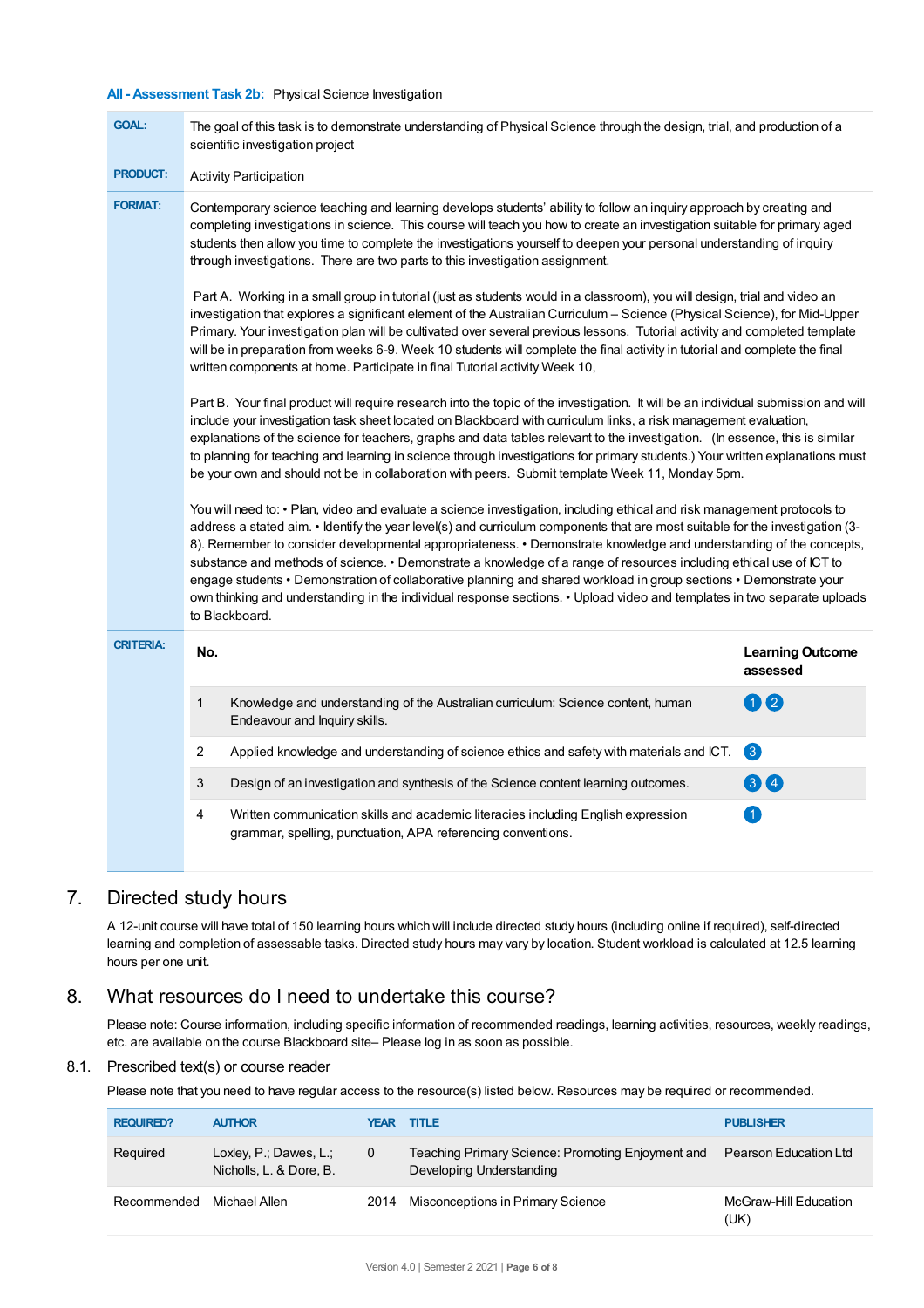#### 8.2. Specific requirements

It is your responsibility to attend tutorial/workshops to obtain the Course topics and seek clarification. It will be necessary to spend time outside of class preparing for the content exam. There are two weeks in which a laptop will be required in tutorial. If you don?t have one, please make arrangements to share with another student.

# 9. How are risks managed in this course?

Health and safety risks for this course have been assessed as low. It is your responsibility to review course material, search online, discuss with lecturers and peers and understand the health and safety risks associated with your specific course of study and to familiarise yourself with the University's general health and safety principles by reviewing the online [induction](https://online.usc.edu.au/webapps/blackboard/content/listContentEditable.jsp?content_id=_632657_1&course_id=_14432_1) training for students, and following the instructions of the University staff.

# 10. What administrative information is relevant to this course?

#### 10.1. Assessment: Academic Integrity

Academic integrity is the ethical standard of university participation. It ensures that students graduate as a result of proving they are competent in their discipline. This is integral in maintaining the value of academic qualifications. Each industry has expectations and standards of the skills and knowledge within that discipline and these are reflected in assessment.

Academic integrity means that you do not engage in any activity that is considered to be academic fraud; including plagiarism, collusion or outsourcing any part of any assessment item to any other person. You are expected to be honest and ethical by completing all work yourself and indicating in your work which ideas and information were developed by you and which were taken from others. You cannot provide your assessment work to others.You are also expected to provide evidence of wide and critical reading, usually by using appropriate academic references.

In order to minimise incidents of academic fraud, this course may require that some of its assessment tasks, when submitted to Blackboard, are electronically checked through SafeAssign. This software allows for text comparisons to be made between your submitted assessment item and all other work that SafeAssign has access to.

#### 10.2. Assessment: Additional Requirements

Eligibility for Supplementary Assessment

Your eligibility for supplementary assessment in a course is dependent of the following conditions applying:

The final mark is in the percentage range 47% to 49.4% The course is graded using the Standard Grading scale You have not failed an assessment task in the course due to academic misconduct

#### 10.3. Assessment: Submission penalties

Late submission of assessment tasks may be penalised at the following maximum rate:

- 5% (of the assessment task's identified value) per day for the first two days from the date identified as the due date for the assessment task.

- 10% (of the assessment task's identified value) for the third day - 20% (of the assessment task's identified value) for the fourth day and subsequent days up to and including seven days from the date identified as the due date for the assessment task.

- A result of zero is awarded for an assessment task submitted after seven days from the date identified as the due date for the assessment task. Weekdays and weekends are included in the calculation of days late. To request an extension you must contact your course coordinator to negotiate an outcome.

#### 10.4. Study help

For help with course-specific advice, for example what information to include in your assessment, you should first contact your tutor, then your course coordinator, if needed.

If you require additional assistance, the Learning Advisers are trained professionals who are ready to help you develop a wide range of academic skills. Visit the Learning [Advisers](https://www.usc.edu.au/current-students/student-support/academic-and-study-support/learning-advisers) web page for more information, or contact Student Central for further assistance: +61 7 5430 2890 or [studentcentral@usc.edu.au](mailto:studentcentral@usc.edu.au).

#### 10.5. Wellbeing Services

Student Wellbeing provide free and confidential counselling on a wide range of personal, academic, social and psychological matters, to foster positive mental health and wellbeing for your academic success.

To book a confidential appointment go to [Student](https://studenthub.usc.edu.au/) Hub, email [studentwellbeing@usc.edu.au](mailto:studentwellbeing@usc.edu.au) or call 07 5430 1226.

#### 10.6. AccessAbility Services

Ability Advisers ensure equal access to all aspects of university life. If your studies are affected by a disability, learning disorder mental health issue, , injury or illness, or you are a primary carer for someone with a disability or who is considered frail and aged, [AccessAbility](https://www.usc.edu.au/learn/student-support/accessability-services/documentation-requirements) Services can provide access to appropriate reasonable adjustments and practical advice about the support and facilities available to you throughout the University.

To book a confidential appointment go to [Student](https://studenthub.usc.edu.au/) Hub, email [AccessAbility@usc.edu.au](mailto:AccessAbility@usc.edu.au) or call 07 5430 2890.